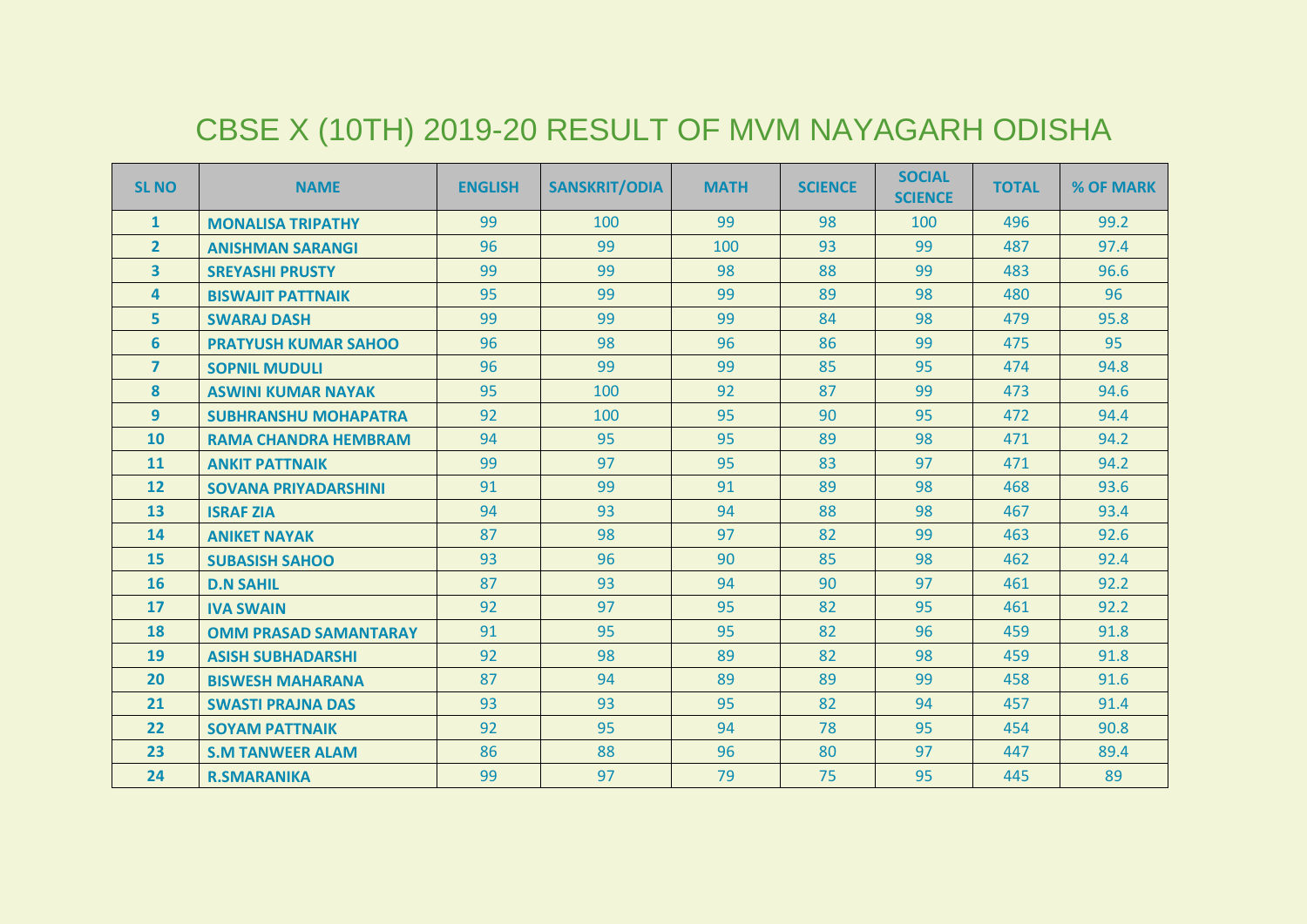| 25 | <b>ROSAN KUMAR PRADHAN</b>                | 94 | 93 | 97 | 64 | 96 | 444 | 88.8 |
|----|-------------------------------------------|----|----|----|----|----|-----|------|
| 26 | <b>ARYAMAN SWAIN</b>                      | 87 | 94 | 85 | 74 | 95 | 435 | 87   |
| 27 | <b>FARHAN KHAN</b>                        | 91 | 87 | 85 | 76 | 94 | 433 | 86.6 |
| 28 | <b>ABHISEK NAYAK</b>                      | 79 | 95 | 85 | 76 | 98 | 433 | 86.6 |
| 29 | <b>AYUSH BHALOTIA</b>                     | 92 | 98 | 82 | 58 | 96 | 426 | 85.2 |
| 30 | <b>HRUDANANDA PANDA</b>                   | 73 | 87 | 89 | 74 | 95 | 418 | 83.6 |
| 31 | <b>KANHA SHIVASH DAS</b>                  | 86 | 81 | 85 | 71 | 94 | 417 | 83.4 |
| 32 | <b>ASWINI ABHINAB</b><br><b>MOHAPATRA</b> | 71 | 94 | 80 | 77 | 94 | 416 | 83.2 |
| 33 | <b>KRISHNA CHOUDHURY</b>                  | 93 | 94 | 69 | 64 | 96 | 416 | 83.2 |
| 34 | <b>SRITAM MOHAPATRA</b>                   | 86 | 83 | 75 | 65 | 94 | 403 | 80.6 |
| 35 | <b>SHRIKANTA KUMAR SAHOO</b>              | 86 | 87 | 76 | 59 | 94 | 402 | 80.4 |
| 36 | <b>RASMI RANJAN BEHERA</b>                | 77 | 92 | 76 | 62 | 93 | 400 | 80   |
| 37 | <b>BISWAJIT BISWAL</b>                    | 82 | 89 | 69 | 63 | 95 | 398 | 79.6 |
| 38 | <b>SUBHAM KUMAR RAY</b>                   | 82 | 86 | 74 | 56 | 93 | 391 | 78.2 |
| 39 | <b>SUMIT KHUNTIA</b>                      | 76 | 90 | 76 | 45 | 91 | 378 | 75.6 |
| 40 | <b>APALA ANWESA NAYAK</b>                 | 86 | 89 | 68 | 44 | 89 | 376 | 75.2 |
| 41 | <b>AKSHYA MANE</b>                        | 73 | 67 | 75 | 66 | 90 | 371 | 74.2 |
| 42 | <b>DIPTI RANJAN SAHOO</b>                 | 61 | 82 | 75 | 70 | 79 | 367 | 73.4 |
| 43 | <b>SUBHAM JENA</b>                        | 82 | 78 | 76 | 56 | 72 | 364 | 72.8 |
| 44 | <b>RUTUPARNA BARADA</b>                   | 79 | 83 | 59 | 54 | 85 | 360 | 72   |
| 45 | <b>KARISHMA KANHAR</b>                    | 72 | 72 | 72 | 57 | 84 | 357 | 71.4 |
| 46 | <b>SWAYAM JYOTI MOHAPATRA</b>             | 78 | 76 | 69 | 61 | 65 | 349 | 69.8 |
| 47 | <b>SUBHAM SETHI</b>                       | 80 | 78 | 56 | 67 | 68 | 349 | 69.8 |
| 48 | <b>ASWINI KUMAR SAHOO</b>                 | 65 | 81 | 67 | 54 | 81 | 348 | 69.6 |
| 49 | <b>RITIKA PRIYADARSHINI</b>               | 87 | 90 | 66 | 37 | 66 | 346 | 69.2 |
| 50 | <b>ANURAG PATTNAIK</b>                    | 79 | 74 | 54 | 62 | 77 | 346 | 69.2 |
| 51 | <b>ANITA SUBUDHI</b>                      | 84 | 91 | 55 | 43 | 67 | 340 | 68   |
| 52 | <b>SUSHREE SIMRAN BARIK</b>               | 77 | 83 | 64 | 47 | 66 | 337 | 67.4 |